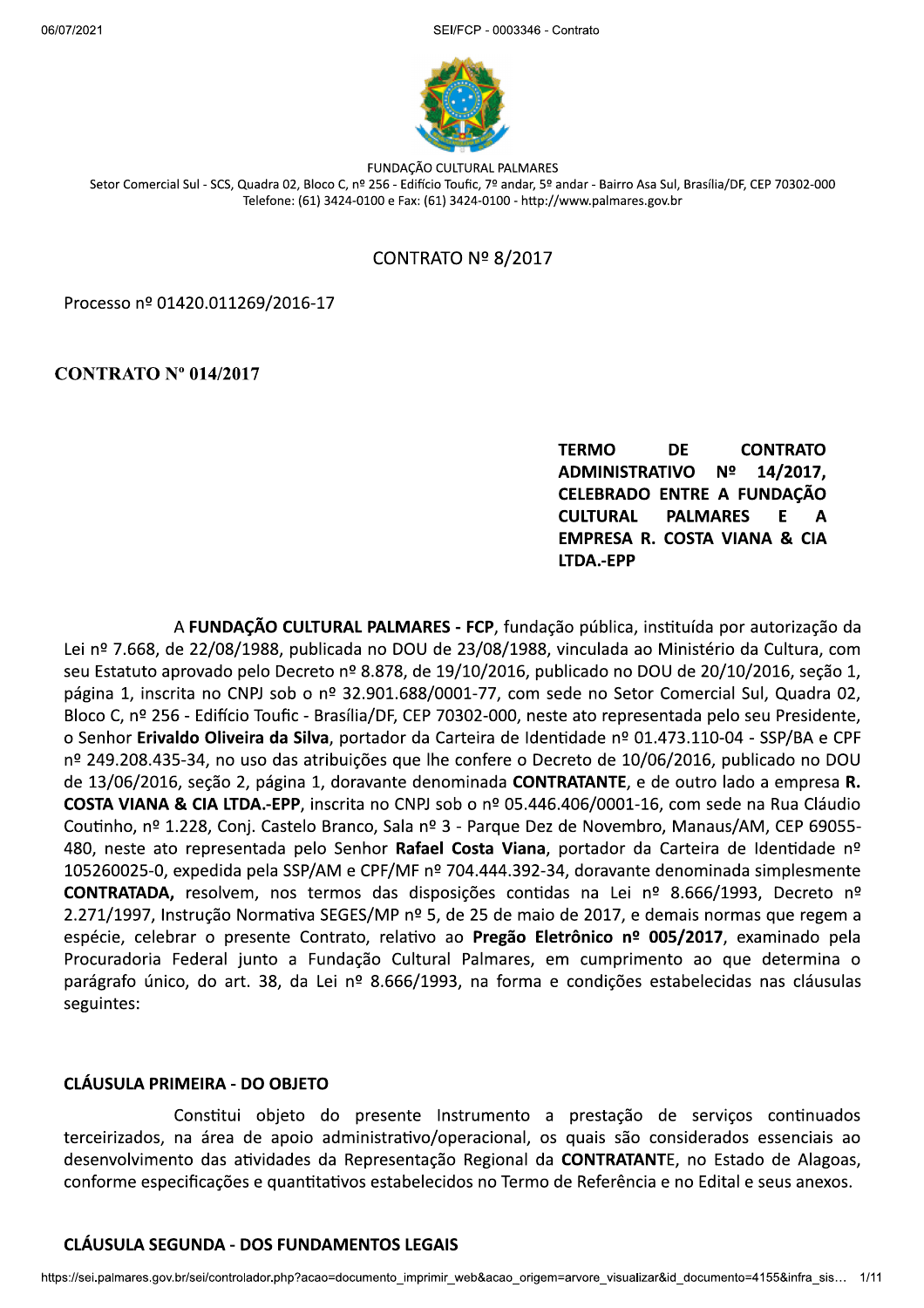SEI/FCP - 0003346 - Contrato

O presente Contrato reger-se-á em observância à Lei nº 8.666/1993 - Estatuto das Licitações e Contratos na Administração Pública e, em especial, Lei nº 10.520/2002; Decreto nº 7.381/2010; Decreto nº 7.203/2010, Instrução Normativa SEGES/MP nº 5, de 25 de maio de 2017, e demais normas que regem a espécie.

§ 1º. A sua execução e os casos nele omissos regular-se-ão pelas cláusulas contratuais e pelos preceitos de direito público, aplicando-se-lhes, supletivamente, os Princípios da Teoria Geral dos Contratos e as disposições de direito privado, na forma do art. 54, da Lei nº 8.666/1993, combinado com o art. 55, inciso XII, do mesmo diploma legal.

§ 2º. Fazem parte integrante deste Contrato, independente de sua transcrição, o Edital do Pregão nº 005/2017, seus anexos e a Proposta da CONTRATADA, inseridos nos autos do Processo nº 01420.011269/2016-17.

# CLÁUSULA TERCEIRA - DA PRESTAÇÃO DOS SERVIÇOS

Os serviços serão prestados diariamente nas dependências da Sede da Representação Regional, sediada na Rua do Livramento, nº 148, Ed. Walmap, 7º andar, Salas 711 e 712, Centro -Maceió/AL, ou, durante a vigência contratual, em outro endereço que venha a ser ocupado, de segunda a sexta-feira, em 08 (oito) horas diárias, no turno diurno, horário previsto de 08h00min as 18h00min ou em escala proposta pela CONTRATANTE. A carga horária deverá perfazer um total estimado de 40 horas semanais, 160 horas mensais, se trabalhados 22 (vinte e dois) dias úteis/mês.

§ 1º. O controle de entrada e saída dos profissionais será feito por meio de folha de ponto, acompanhado e supervisionado pelo Fiscal da CONTRATADA e fiscalização da CONTRATANTE.

§ 2º. Será de inteira responsabilidade da CONTRATADA assegurar a prestação dos serviços durante os horários definidos neste Instrumento.

§ 3º. Excepcionalmente e de forma justificada pela autoridade demandante, mediante análise prévia e aprovação da área responsável pelos serviços na Representação Regional as atividades poderão ser executadas em finais de semana e feriados, desde que na Sede da Representação Regional e previamente acordado com a CONTRATADA, por intermédio da fiscalização do Contrato sem a necessidade de aditamento contratual. Nessa hipótese, poderá ser adotado o sistema de compensação de horas, de forma a respeitar a carga horária mensal estimada de 160 horas, sem, contudo, implicar no pagamento de horas extraordinárias.

§ 4º. A CONTRATADA alocará os postos de trabalho descritos na Cláusula Quarta, nos horários fixados neste Instrumento e informará à CONTRATANTE, em tempo hábil, qualquer motivo impeditivo ou que impossibilite a sua execução, obrigando-se a atender, em até 24 horas, as solicitações da **CONTRATANTE** quando da necessidade de substituição de empregado, devendo, nesse prazo, efetuar a seleção de novos profissionais, se necessário. No caso de falta e/ou afastamento de qualquer empregado, à CONTRATANTE reserva-se o direito de não solicitar a substituição e, nessa hipótese, os dias ou horas serão deduzidos da fatura

§ 5º. O preenchimento dos postos de trabalho será realizado após análise curricular e aprovação do gestor designado pela CONTRATADA e seus funcionários não terão qualquer vínculo empregatício com a CONTRATANTE. A avaliação prévia dos profissionais a serem alocados pela **CONTRATADA** nos postos de trabalho deverá atender, no mínimo, as seguintes condições:

a) pertencer ao quadro permanente da CONTRATANTE;

b) ter idade mínima de 18 anos;

c) estar quite com as obrigações eleitorais;

d) estar quite com as obrigações do Serviço Militar, para os profissionais do sexo masculino;

e) ter aptidão física e mental para o exercício no posto de trabalho indicado;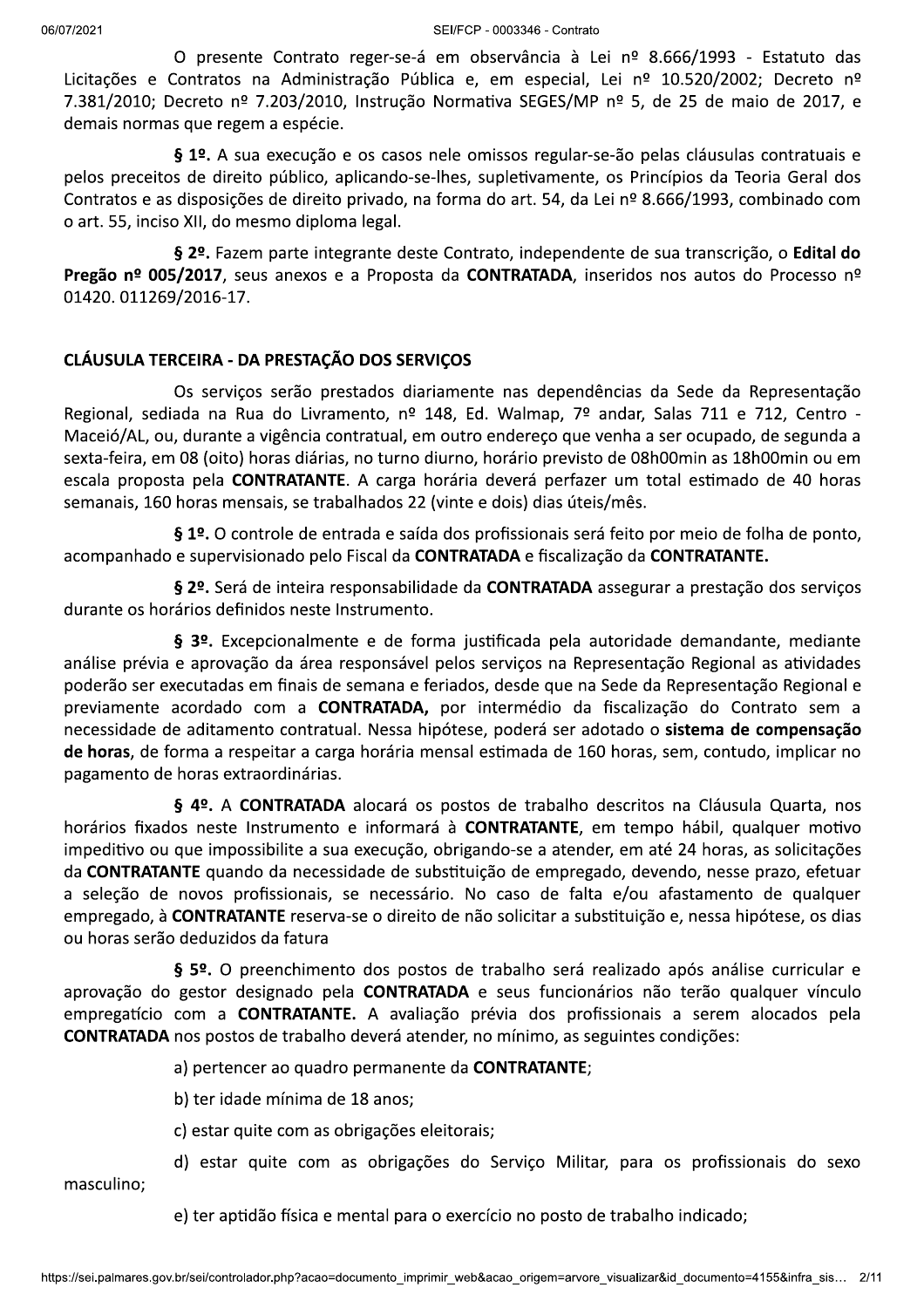f) ter os requisitos técnicos e escolaridade exigidos no Termo de Referência para ocupação do posto de trabalho.

§ 6º. Será de inteira responsabilidade da CONTRATADA os pagamentos salariais e os ônus relativos a taxas, tributos, contribuições sociais, indenização trabalhista, vale transporte, vale refeição e outros encargos previstos em lei, incidentes ou decorrentes do Contrato.

§ 7º. CONTRATADA autorizará a CONTRATANTE a fazer o desconto na fatura e o pagamento direto dos salários e demais verbas trabalhistas aos trabalhadores quando houver falha no cumprimento dessas obrigações até o momento da regularização, sem prejuízo das sanções cabíveis, conforme Instrução Normativa SEGES/MP nº 5, de 25 de maio de 2017.

§ 8º. Os servicos especificados no Contrato não excluem outros, de natureza similar, que porventura se façam necessários para a boa execução das tarefas estabelecidas, obrigando-se a CONTRATADA a executá-los prontamente como parte integrante de suas obrigações.

I - Dos Serviços de Motorista

1) Os serviços serão prestados de forma individual, em veículo utilitário de propriedade da CONTRATANTE que está sob a responsabilidade a Representação Regional;

2) A CONTRATADA deverá prover hospedagem e alimentação quando dos deslocamentos do motorista, por meio de diárias, mediante autorização por ofício do Gestor/Fiscal, conforme detalhado abaixo:

a) Deslocamentos para cidades do interior de estados: São estimados até 96 deslocamentos (ida e volta) durante cada ano de vigência do Contrato, sendo que em aproximadamente 48 deslocamentos a CONTRATADA deverá prover o motorista de 1,5 (uma vírgula cinco) diárias em cada deslocamento, para hospedagem e alimentação. Nesta hipótese, a CONTRATADA será autorizada, mediante ofício a prover ao prestador de serviços, com valor estimado na CCT (de 2017) de R\$ 100,00 (cem reais) por diária;

b) Deslocamentos para cidades capitais de estados: Eventualmente, quando devidamente justificado o interesse e a necessidade da Representação Regional no Estado de Alagoas. Nessa hipótese, a CONTRATADA será autorizada, mediante ofício, a prover a hospedagem e alimentação do motorista, observando-se o seguinte:

b.1) São estimadas até 36 deslocamentos (ida e volta) por ano de vigência de Contrato, com aproximadamente 2,5 (duas vírgula cinco) diárias para cada deslocamento, com valor estimado de R\$ 120,00 (cento e vinte reais) cada diária;

b.2) A CCT 2017 não prevê pagamento de diárias para deslocamentos em capitais. Assim, a cada vigência de nova CCT, poderá ser acrescido 20% (vinte por cento) ao valor mencionado na alínea b.1:

b.3) Os deslocamentos deverão estar previstos na Planilha de Custo e Formação de Preços, em obediência à alínea 'd', item 2.4 do Anexo V da Instrução Normativa SEGES/MP nº 5/2017, vedada a obrigação da CONTRATANTE de ressarcir as despesas, conforme previsto na alínea "h", item 2.1 c/c com o item 2.3 ambos do Anexo VII-B da mesma Instrução Normativa;

b.4) Os ressarcimentos dos eventuais deslocamentos deverão ser faturados em documentação fiscal a parte da fatura mensal de prestação dos serviços, acompanhado do ofício de autorização do deslocamento, juntamente com o comprovante de depósito ou recibo dos valores fornecidos ao motorista, vedada a inclusão de taxa de administração, lucro e tributos.

II - Auxiliar de Apoio Operacional

1) Os serviços serão prestados obedecendo a Instrução Normativa SEGES/MP nº 5/2017 e no subitem 5.1.1 do Termo de Referência.

2) Durante a vigência do Contrato, a CONTRATADA deverá fornecer insumos diversos, todos de primeira qualidade, para uso exclusivo do Posto de Trabalho.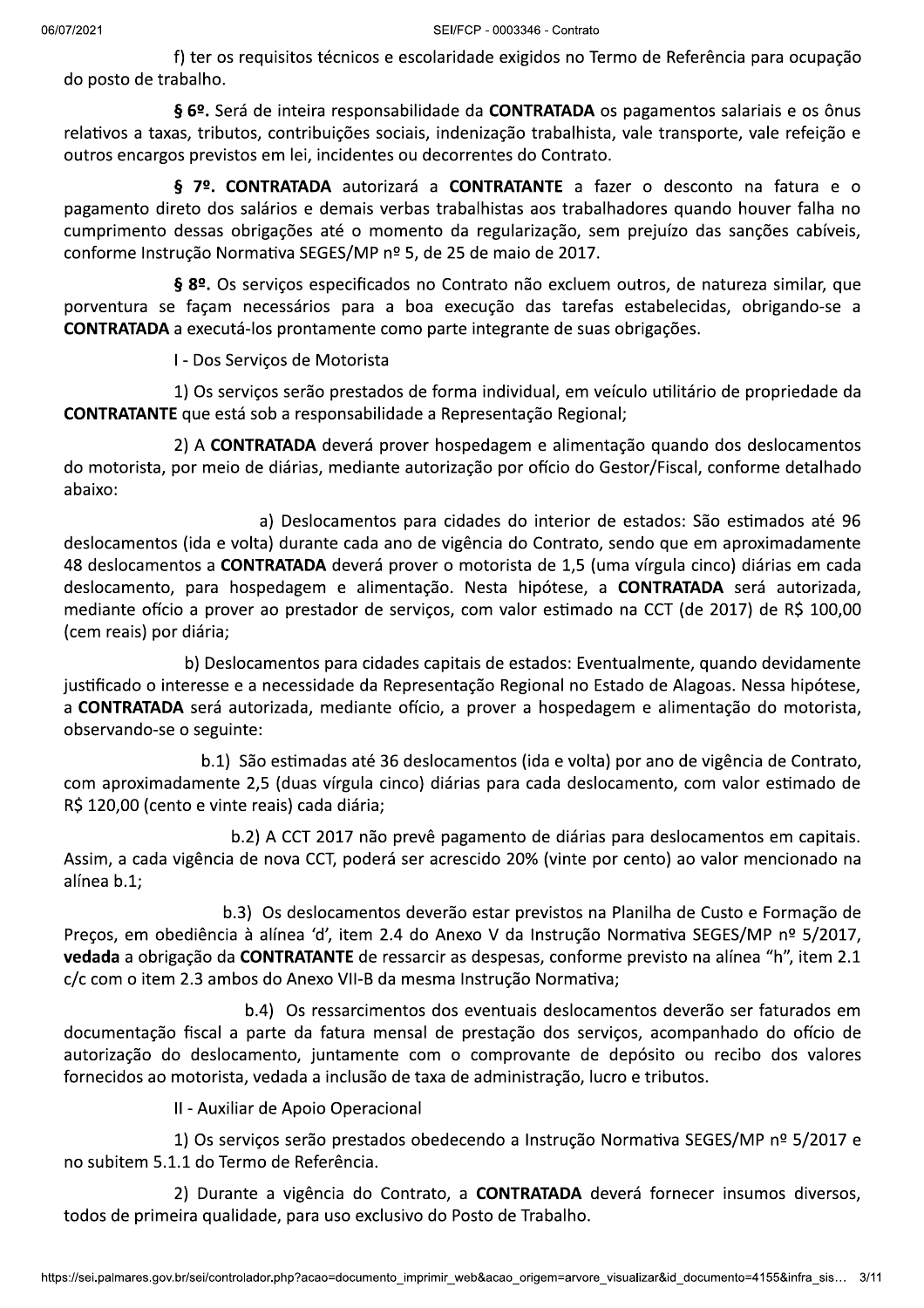3) Os materiais a serem fornecidos pela **CONTRATADA** no subitem 5.1.1, alínea g, são estimativos para o período de 12 (doze) meses, podendo haver alteração no fornecimento.

4) A relação de material mencionada no item 3 acima não é exaustiva, devendo a CONTRATADA responsabilizar-se pelo fornecimento de outros não previstos, a critério e sem ônus para a CONTRATANTE, nas quantidades necessárias à perfeita execução dos serviços.

#### **CLÁUSULA QUARTA - DO EFETIVO**

Os serviços serão prestados por profissionais pertencentes ao quadro funcional da CONTRATADA, em Postos de Trabalho, com 01 (um) funcionário cada, conforme detalhado abaixo:

a) 01 (um) Posto de Trabalho de Auxiliar de Apoio Operacional, de 40 horas semanais, envolvendo 01 (um) funcionário - CBO 5134-25;

b) 01 (um) Posto de Trabalho de Motorista, de 40 horas semanais, envolvendo 01 (um) funcionário - CBO 7823;

c) 01 (um) Posto de Trabalho de Assistente Técnico I, de 40 horas semanais, envolvendo 01 (um) funcionário - CBO 4110;

d) 01 (um) Posto de Trabalho de Assistente Técnico II, de 40 horas semanais, envolvendo 01 (um) funcionário - CBO 4110;

e) 01 (um) Posto de Trabalho de Recepcionista Secretária, de 40 horas semanais, envolvendo 01 (um) funcionário - CBO 4221-05.

#### CLÁUSULA QUINTA - DO REGIME DE EXECUÇÃO DOS SERVIÇOS E FISCALIZAÇÃO

Os serviços a serem executados pela CONTRATADA e os materiais que serão empregados na execução do contrato, bem como a fiscalização pela CONTRATANTE são aquelas previstas no Termo de Referência e Edital.

#### CLÁUSULA SEXTA - DA POPULAÇÃO FIXA E FLUTUANTE

A Representação Regional recebe servidores, prestadores de serviços e visitantes, do Brasil e de outros países, diariamente, conforme estimado abaixo:

a) População fixa aproximada, incluso servidores e prestadores de serviços: 06 pessoas;

b) População flutuante - visitantes, aproximada: 15 pessoas.

Parágrafo Único. O horário de funcionamento da CONTRATANTE e de visitação do público externo é de 08h00 às 12h00 e das 14h00 às 18h00 horas, de segunda a sexta-feira.

### CLÁUSULA SÉTIMA - DAS OBRIGAÇÕES DA CONTRATADA E DA CONTRATANTE

As obrigações da CONTRATADA e da CONTRATANTE são aquelas previstas no Termo de Referência, anexo ao Edital.

### **CLÁUSULA OITAVA - DA VIGÊNCIA**

O Contrato terá a vigência de 12 (doze) meses, contados a partir da data de sua assinatura, conforme previsto no inciso II, art. 57 da Lei nº 8.666/1993, podendo ter duração prorrogada mediante Termo Aditivo, por iguais e sucessivos períodos, limitado a sua duração a 60 (sessenta) meses.

§ 1º. Nas eventuais prorrogações contratuais, os custos não renováveis já pagos ou amortizados no primeiro ano da contratação deverão ser eliminados como condição para a renovação, em conformidade com o disposto no inciso XVII, do art. 19, da IN SLTI/MP nº 02/2008.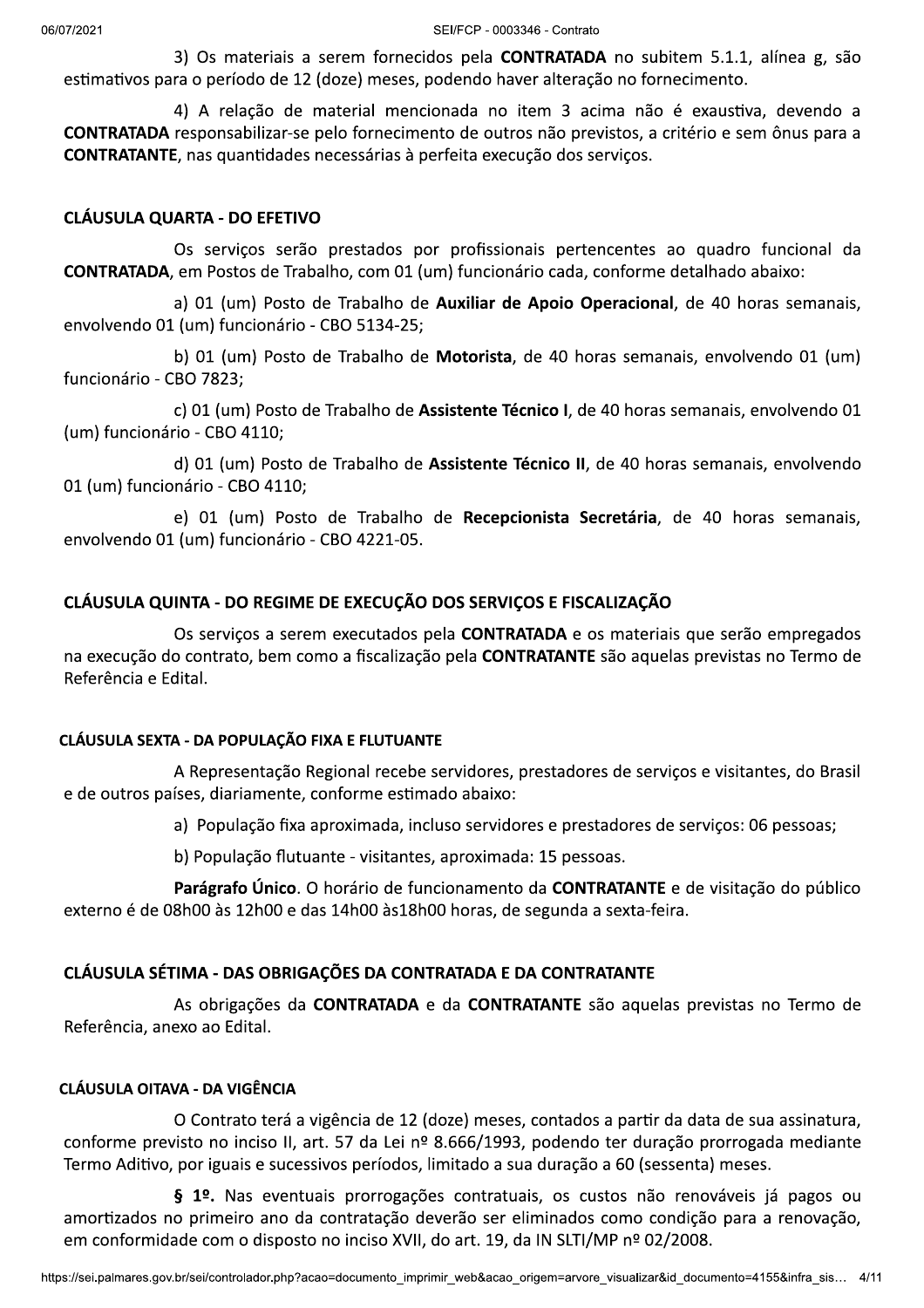§ 2º. Também não se realizará a prorrogação contratual quando a CONTRATADA tiver sido declarada inidônea ou suspensa no âmbito da União ou da própria CONTRATANTE, enquanto perdurarem os efeitos.

§ 3º. Toda prorrogação de contratos será precedida da realização de pesquisas de preços de mercado ou de preços contratados por outros órgãos e entidades da Administração Pública, visando a assegurar a manutenção da contratação mais vantajosa para a Administração, em relação à realização de uma nova licitação.

#### **CLÁUSULA NONA - DOS VALORES**

O valor mensal estimado do presente Contrato é de R\$ 20.283,84 (vinte mil, duzentos e oitenta e três reais e oitenta e quatro centavos), perfazendo o valor anual de R\$ 243.406,08 (duzentos e quarenta e três mil, quatrocentos e seis reais e oito centavos), conforme demonstrado a seguir:

a) Auxiliar de Apoio Administrativo: 01 (um) Posto de Trabalho - Valor mensal de R\$ 3.141,49 (três mil, cento e quarenta e um reais e quarenta e nove centavos) e de R\$ 37.697,89 (trinta e sete mil, seiscentos e noventa e sete reais e oitenta e nove centavos) para o período de 12 (doze) meses;

b) Motorista 01 (um) Posto de Trabalho - Valor mensal de R\$ 4.056,75 (quatro mil, cinquenta e seis reais e setenta e cinco centavos) e de R\$ 48.680,96 (quarenta e oito mil, seiscentos e oitenta reais e noventa e seis centavos) para o período de 12 (doze) meses;

c) Assistente Técnico I: 01 (um) Posto de Trabalho - Valor mensal de R\$ 4.391,75 (quatro mil, trezentos e noventa e um reais e setenta e cinco centavos) e de R\$ 52.701,05 (cinquenta e dois mil, setecentos e um reais e cinco centavos) para o período de 12 (doze) meses;

d) Assistente Técnico II: 01 (um) Posto de Trabalho - Valor mensal de R\$ 5.367,81 (cinco mil, trezentos e sessenta e sete reais e oitenta e um centavos) e de R\$ 64.413,72 (sessenta e quatro mil, quatrocentos e treze reais e setenta e dois centavos) para o período de 12 (doze) meses; e

e) Recepcionista Secretária: 01 (um) Posto de Trabalho - Valor mensal de R\$ 3.326,04 (três mil, trezentos e vinte e seis reais e quatro centavos) e de R\$ 39.912,47 (trinta e nove mil, novecentos e doze reais e quarenta e sete centavos) para o período de 12 (doze) meses.

#### **CLÁUSULA DEZ - DA REPACTUAÇÃO E DO REAJUSTE**

#### I - Repactuação:

Será admitida a repactuação dos preços dos serviços contratados, desde que seja observado o interregno mínimo de um ano. O interregno mínimo de 1 (um) ano para a primeira repactuação será contado a partir da data do orçamento a que a proposta se referir, sendo certo que se considera como data do orçamento aquela do acordo, convenção, dissídio coletivo de trabalho ou equivalente vigente à época da apresentação da proposta.

§ 1º. Nas repactuações subsequentes à primeira, a anualidade será contada a partir da data do fato gerador que deu ensejo à última repactuação.

§ 2º. A CONTRATADA poderá exercer, perante à CONTRATANTE, seu direito à repactuação, da data do registro da convenção ou acordo coletivo que fixar o novo salário normativo da categoria profissional até a data da prorrogação contratual subsequente, sendo que, se não o fizer de forma tempestiva, e, por via de conseguência, prorrogar o Contrato sem pleitear a respectiva repactuação, ocorrerá a preclusão de seu direito de repactuar. (Acórdão nº 1.828/2008 - TCU/Plenário)

§ 3º. As repactuações a que a CONTRATADA fizer jus e que não forem solicitadas durante a vigência do Contrato, também serão objeto de preclusão com o encerramento do Contrato.

§ 4º. As repactuações serão precedidas de solicitação da CONTRATADA, acompanhada de demonstração analítica da alteração dos custos, por meio de apresentação da planilha de custos e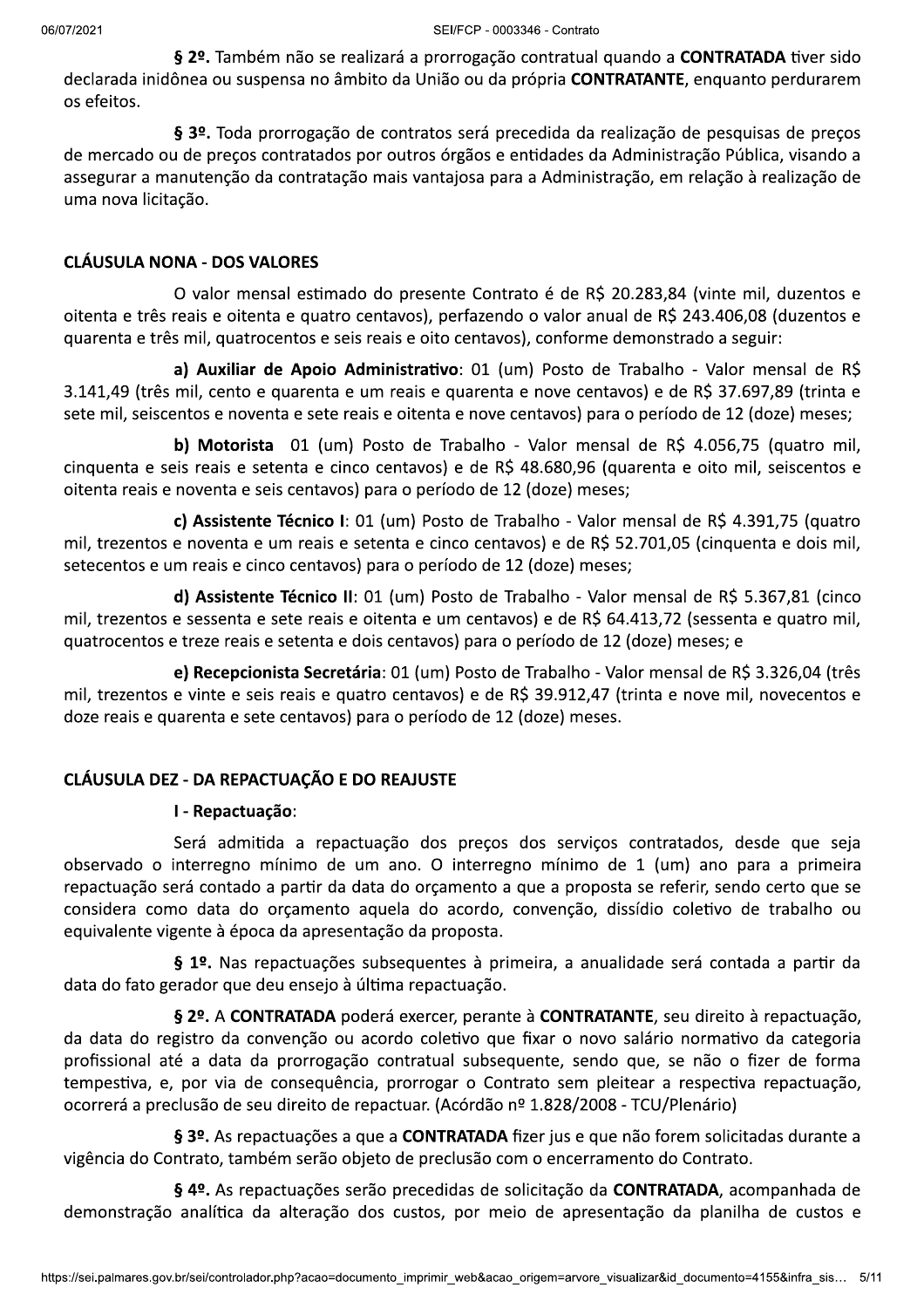formação de preços e do novo acordo convenção ou dissídio coletivo que fundamenta a repactuação, conforme for a variação de custos objeto da repactuação.

§ 5º. É vedada a inclusão, por ocasião da repactuação, de benefícios não previstos na proposta inicial, exceto quando se tornarem obrigatórios por força de instrumento legal, sentença normativa, acordo coletivo ou convenção coletiva.

§ 6º. A CONTRATANTE poderá realizar diligências para conferir a variação de custos alegada pela CONTRATADA.

#### II - Reajuste:

Os reajustes dos itens envolvendo insumos (exceto quanto a obrigações decorrentes de acordo ou convenção coletiva de trabalho e de Lei) e materiais serão efetuados com base no Índice Nacional de Precos ao Consumidor Amplo - IPCA, divulgado pelo IBGE.

#### **CLÁUSULA ONZE - DO PAGAMENTO**

O pagamento será efetuado mensalmente à **CONTRATADA**, por intermédio de Ordem Bancária, mediante nota fiscal/fatura, que deverá ser encaminhada à CONTRATANTE, até o 5º dia útil do mês subsequente à prestação do serviço, acompanhada dos documentos a seguir, em observância às disposições do inciso I § 5º, do art. 34, da IN/SLTI/MP nº 02/2008:

a) comprovante de pagamento dos salários, referentes ao mês anterior, juntamente com as cópias das folhas de pagamento ou contracheques e/ou outros documentos equivalentes, com as respectivas assinaturas dos empregados alocados na execução dos serviços contratados, atestando o recebimento dos valores;

b) comprovantes das guias de recolhimento da contribuição previdenciária (INSS) do empregador e dos empregados alocados na execução dos serviços contratados, conforme dispõe o § 3º, do artigo 195 da Constituição Federal, sob pena de rescisão contratual, observada a obrigatoriedade de fornecer a relação nominal dos empregados a que se referem os recolhimentos;

c) comprovante da entrega dos vales alimentação e transporte aos empregados alocados na execução dos serviços contratados;

d) comprovante do pagamento do 13º salário aos empregados alocados na execução dos serviços contratados:

comprovante da concessão de férias e correspondente pagamento do adicional de e) férias aos empregados alocados na execução dos serviços contratados, na forma da Lei;

informações trabalhistas dos empregados alocados na execução dos serviços f) contratados exigidos pela legislação, tais como a RAIS e a CAGED;

g) cumprimento das demais obrigações contidas em convenção coletiva, acordo coletivo ou sentença normativa em dissídio coletivo de trabalho;

h) cumprimento das demais obrigações dispostas na legislação trabalhista em relação aos empregados vinculados ao contrato; e

i) Somente será pago 0,20% de INCRA mediante comprovação de recolhimento.

§ 1º. O pagamento será efetivado após a Nota Fiscal/Fatura ser conferida, aceita e atestada pelo Gestor do Contrato e ter sido verificada a regularidade da CONTRATADA, mediante consulta:

a) on-line ao Sistema Unificado de Cadastro de Fornecedores (SICAF);

b) ao Cadastro Nacional de Empresas Inidôneas e Suspensas (CEIS);

c) ao Cadastro Nacional de Condenações Cíveis por Ato de Improbidade Administrativa disponível no Portal do CNJ;

d) à Certidão Negativa ou Positiva com efeito de Negativa de Débitos Trabalhistas - CNDT, para comprovação, dentre outras coisas, do devido recolhimento das contribuições sociais (FGTS e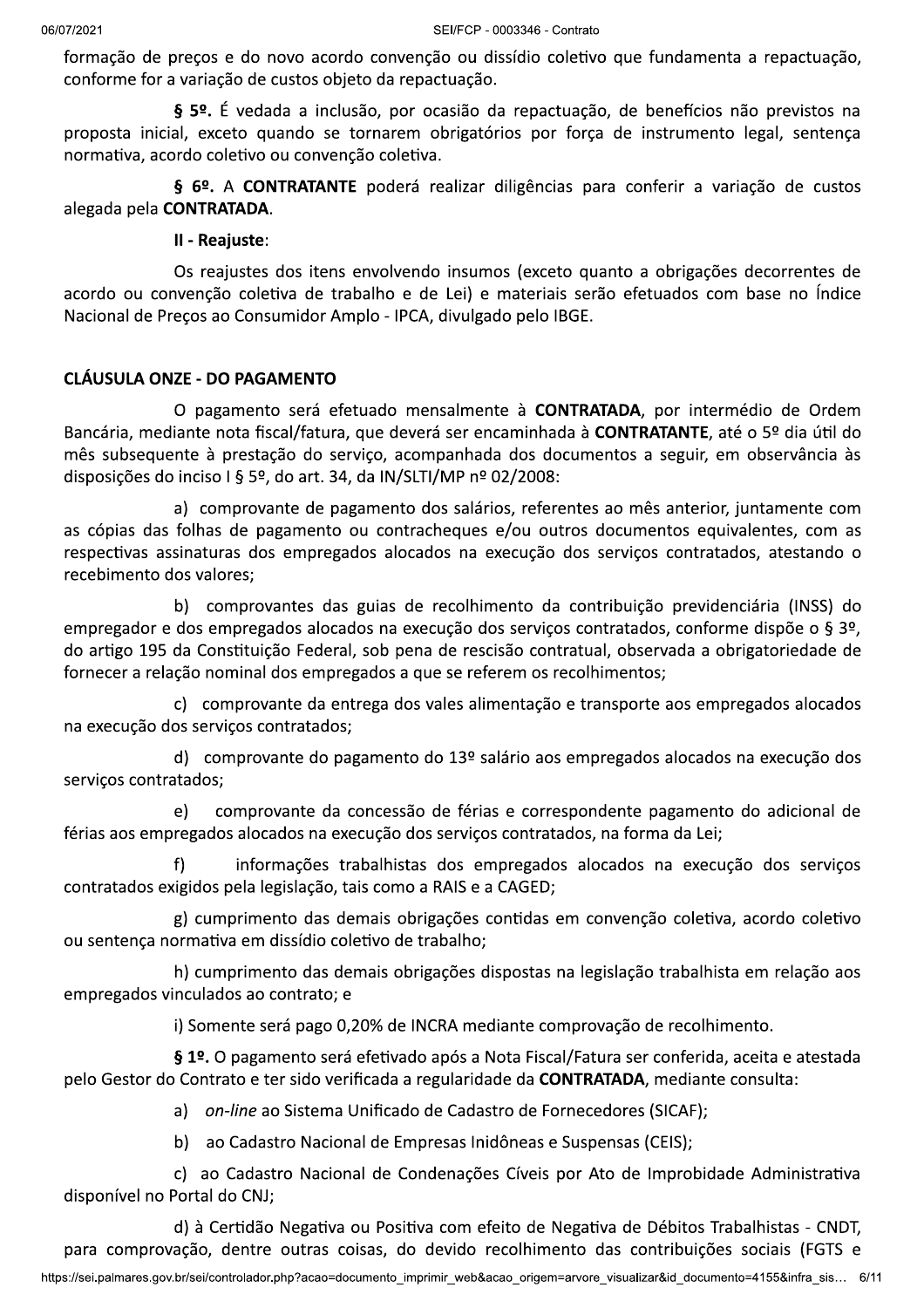Previdência Social); e

e) demais tributos estaduais e federais.

§ 2º. Constatada a situação de irregularidade da CONTRATADA, a mesma será notificada, por escrito, para, num prazo de 05 (cinco) dias úteis, regularizar tal situação ou, no mesmo prazo, apresentar defesa, sob pena de rescisão contratual. O prazo para regularização ou encaminhamento de defesa poderá ser prorrogado uma vez e por igual período, a critério da CONTRATANTE.

§ 3º. É vedada à CONTRATADA a vinculação da efetivação do pagamento mensal dos salários dos profissionais ao recebimento mensal do valor afeto ao Contrato, sob pena de aplicação das penalidades previstas neste Instrumento.

§ 4º. Nos casos de eventuais atrasos de pagamento provocados exclusivamente pela **CONTRATANTE**, o valor devido deverá ser acrescido de atualização financeira, e sua apuração se fará desde a data de seu vencimento até a data do efetivo pagamento, em que os juros de mora serão calculados à taxa de 0,5% (meio por cento) ao mês, ou 6% (seis por cento) ao ano, mediante aplicação das seguintes fórmulas:

#### <u>l = (TX/100)</u>

#### 365

 $EM = I \times N \times VP$ onde: I = Índice de atualização financeira; TX = Percentual da taxa de juros de mora anual; EM = Encargos moratórios; N = Número de dias entre a data prevista para o pagamento e a do efetivo pagamento; VP = Valor da parcela em atraso.

§ 5º. Havendo erro na nota fiscal/fatura ou circunstância que impeça a liquidação da despesa, aquela será devolvida e o pagamento ficará pendente até que a **CONTRATADA** providencie as medidas saneadoras. Nesta hipótese, o prazo para o pagamento iniciar-se-á após a regularização da situação e/ou reapresentação do documento fiscal, não acarretando qualquer ônus para a **CONTRATANTE.** 

§ 6º. A critério da CONTRATANTE, dos pagamentos devidos à CONTRATADA poderão ser descontados eventuais valores relativos a multas, indenizações ou outras de responsabilidade da **CONTRATADA.** 

§ 7º. Serão retidos na fonte os tributos e contribuições sobre os pagamentos efetuados, utilizando-se as alíquotas previstas para o fornecimento objeto deste Contrato, conforme Lei nº 9.430, de  $27/12/1996$  e a Instrução Normativa RFB nº 1.234, de 11/01/2012, alterada pela IN RFB nº 1.244, de 30/01/2012.

#### CLÁUSULA DOZE - DA CONTA-DEPÓSITO VINCULADA

Com base na Súmula nº 331, do Tribunal Superior do Trabalho, visando à garantia do cumprimento das obrigações trabalhistas, a **Contratante** destacará do valor mensal do Contrato, e depositará em conta-depósito vinculada bloqueada para movimentação, os valores provisionados para o pagamento das férias, 13º salário, encargos e verbas rescisórias aos trabalhadores da contratada envolvidos na execução do Contrato, em consonância com o disposto no inciso I, § 1º do art. 18 c/c a prescrição constante no Anexo XII (Conta-Depósito Vinculada - Bloqueada para Movimentação, ambos da Instrução Normativa SEGES/MP nº 5, de 25 de maio de 2017.

§ 1º. Os valores provisionados na conta-depósito vinculada somente serão liberados para o pagamento direto das verbas aos trabalhadores, nas seguintes condições:

> a) parcial e anualmente, pelo valor correspondente ao 13º (décimo terceiro) salário dos empregados vinculados ao Contrato, quando devido;

> b) parcialmente, pelo valor correspondente às férias e a um terço de férias previsto na Constituição, quando do gozo de férias pelos empregados vinculados ao Contrato;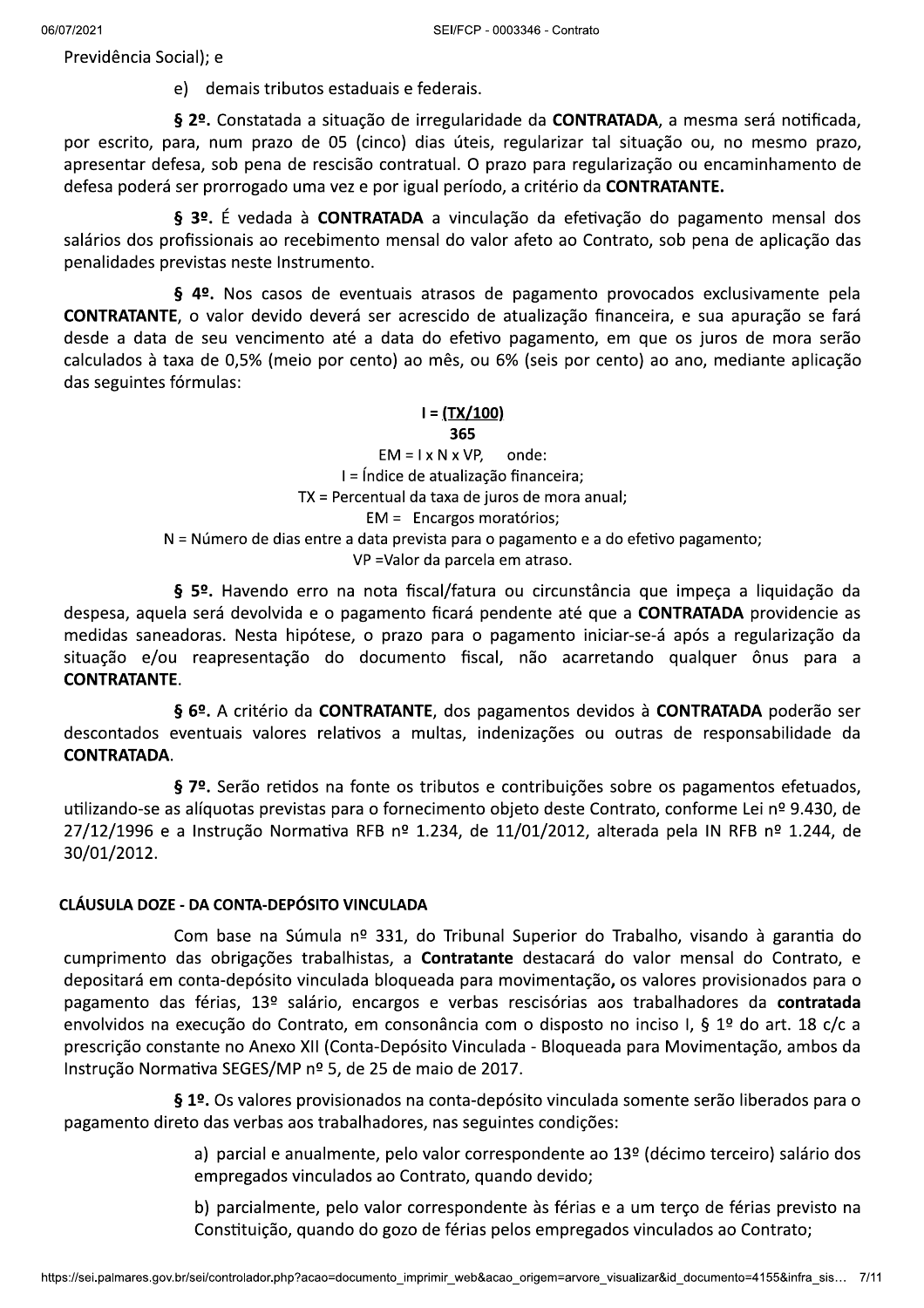c) parcialmente, pelo valor correspondente ao 13º (décimo terceiro) salário proporcional, férias proporcionais e à indenização compensatória porventura devida sobre o FGTS, quando da dispensa de empregado vinculado ao Contrato;

d) ao final da vigência do Contrato, para o pagamento de verbas rescisórias; e

e) o saldo existente na conta vinculada apenas será liberado com a execução completa do Contrato, após a comprovação, por parte da empresa, da quitação de todos os encargos trabalhistas e previdenciários relativos ao serviço contratado.

§ 2º. A CONTRATADA poderá solicitar autorização à CONTRATANTE para utilizar os valores da conta-depósito vinculada para o pagamento de eventuais indenizações trabalhistas dos empregados ocorridas durante a vigência do Contrato.

§ 3º. Para a liberação dos recursos da conta-depósito vinculada, para o pagamento de eventuais indenizações trabalhistas dos empregados ocorridas durante a vigência do Contrato, a CONTRATADA deverá apresentar à CONTRATANTE os documentos comprobatórios da ocorrência das obrigações trabalhistas e seus respectivos prazos de vencimento.

§ 4º. A CONTRATANTE expedirá, após a confirmação da ocorrência da indenização trabalhista e a conferência dos cálculos, a autorização para a movimentação, dirigida à instituição financeira oficial no prazo máximo de 05 (cinco) dias úteis, a contar da data da apresentação dos documentos comprobatórios da CONTRATADA.

§ 5º. A CONTRATADA deverá apresentar à CONTRATANTE, no prazo máximo de 03 (três) dias úteis, o comprovante das transferências bancárias porventura realizadas para a quitação das obrigações trabalhistas. A não disponibilização dos documentos exigidos caracteriza descumprimento de cláusula contratual, sujeitando a CONTRATADA à aplicação das penalidades previstas neste Instrumento.

§ 6º. O saldo remanescente da conta-depósito vinculada será liberado à CONTRATADA, na fase do encerramento do Contrato, na presença do sindicato da categoria correspondente aos serviços contratados, somente após a comprovação da quitação de todos os encargos trabalhistas e previdenciários relativos aos serviços contratados.

§ 7º. A CONTRATANTE, fundamentada na alínea "d", item 1.2, do Anexo VII-B, exigirá, no momento da assinatura do Contrato, a autorização da CONTRATADA para fazer o desconto nas faturas e realizar os pagamentos dos salários e demais verbas trabalhistas diretamente aos trabalhadores, bem como das contribuições previdenciárias e do FGTS, quando estes não forem adimplidos.

§ 8º. O descumprimento das obrigações trabalhistas, previdenciárias e as relativas ao FGTS poderá ensejar o pagamento em juízo dos valores em débito, sem prejuízo das sanções cabíveis.

§ 9º. Ocorrerá a retenção ou glosa no pagamento sem prejuízo das sanções cabíveis, nas hipóteses em que a CONTRATADA:

a) Não produzir os resultados, deixar de executar ou não executar com a qualidade mínima exigida as atividades contratadas;

b) Deixar de utilizar os recursos humanos exigidos para a execução dos serviços, ou utilizá-los com quantidade inferior à demandada; e

c) Não repasse dos vales transporte e alimentação aos empregados alocados na execução dos serviços contratados.

# CLÁUSULA TREZE - DA DOTAÇÃO ORÇAMENTÁRIA

As despesas decorrentes desta contratação estão programadas em dotação orçamentária própria, prevista no orçamento da União, para o exercício de 2017, na classificação abaixo:

Gestão/Unidade: 344041/34208

Fonte: 0100000000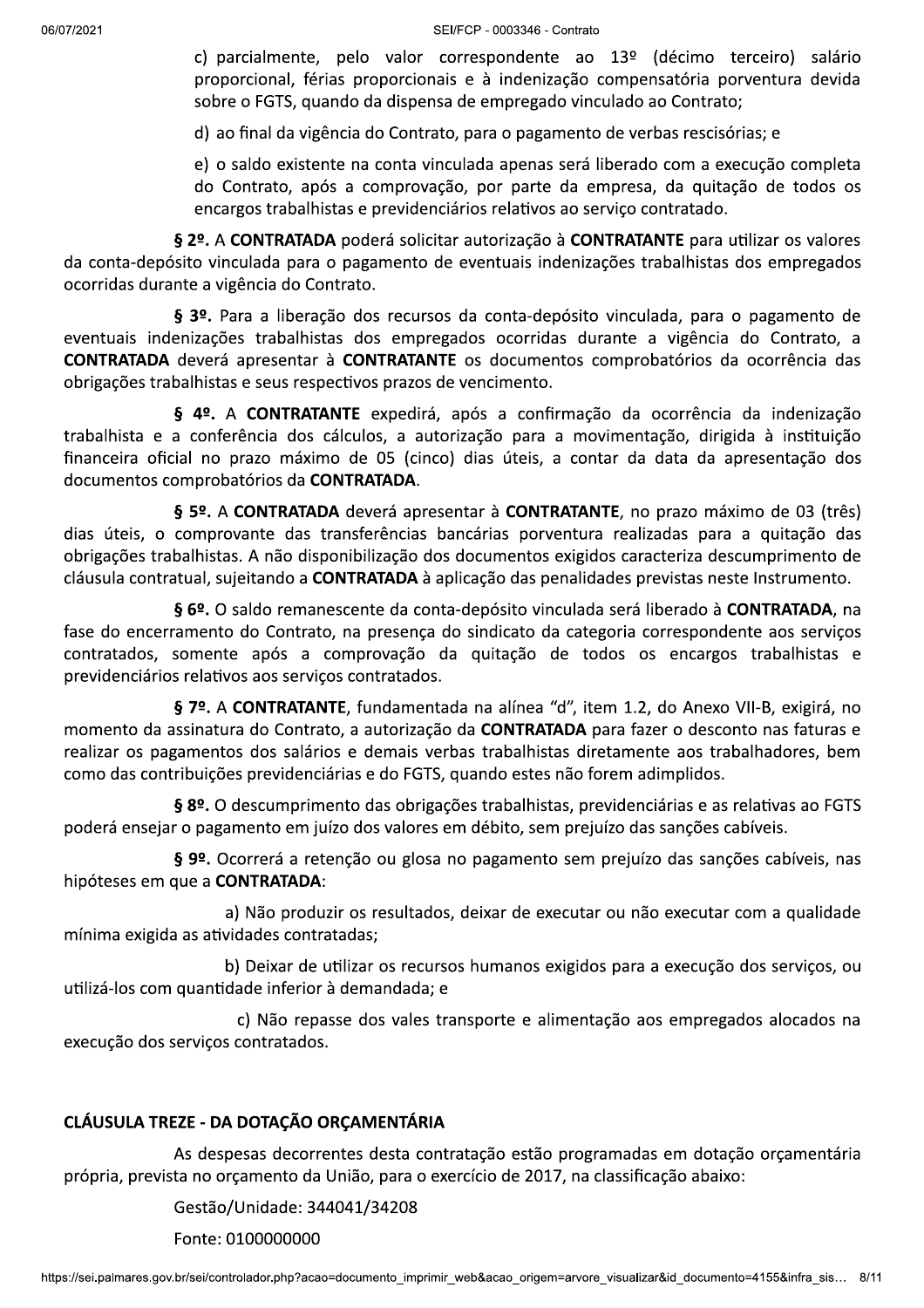Programa de Trabalho: 109802

Elemento de Despesa: 33.90.37

PI: 7PPMC100001

Parágrafo Único - No exercício subsequente, as despesas correrão à conta da Dotação Orçamentária consignada para essa atividade no respectivo exercício.

#### CLÁUSULA QUATORZE - DAS PENALIDADES

As sanções e penalidades relacionadas à execução do Contrato são aquelas previstas no Termo de Referência, anexo do Edital.

#### CLÁUSULA QUINZE - DA GARANTIA

A CONTRATADA prestará garantia no valor de R\$ 12.170,30 (doze mil, cento e setenta reais e trinta centavos), correspondente a 5% (cinco por cento) de seu valor total, no prazo de 10 (dez) dias úteis, observadas as condições previstas no Edital e Termo de Referência.

# CLÁUSULA DEZESSEIS - VEDAÇÕES

É vedado à CONTRATADA:

a) Caucionar ou utilizar este Termo de Contrato para qualquer operação financeira; e

b) Interromper a execução dos serviços sob alegação de inadimplemento por parte da CONTRATANTE, salvo nos casos previstos em lei.

# CLÁUSULA DEZESSETE - DA RESCISÃO DO CONTRATO

Este Contrato poderá ser rescindido se ocorrer um dos casos previstos no art. 78, da Lei 8.666/1993, que de alguma forma, comprometa ou torne duvidoso o cumprimento das obrigações assumidas.

§ 1º. A inexecução total ou parcial deste Contrato, por parte da CONTRATADA assegurará à CONTRATANTE o direito de rescisão nos termos do art. 77 e seguintes da Lei nº 8.666/1993, assegurado o contraditório e a ampla defesa, sempre mediante notificação por escrito.

§ 2º. A rescisão contratual, nos termos do art. 79 da Lei nº 8.666/1993, poderá ser:

a) Determinada por ato unilateral e escrito da **CONTRATANTE**, nos casos enumerados nos incisos I a XII e XVII do art. 78 da Lei nº 8.666/1993;

b) Amigável, por acordo entre as partes, reduzido a termo no respectivo processo, desde que haja conveniência para a Administração da CONTRATANTE;

c) Judicial, nos termos da legislação.

# CLAUSULA DEZONO - MEDIDAS CAUTELARES

u impossível reparação.<br>E - <mark>DAS BOAS PRÁTICAS AMBIENTAIS</mark><br>controlador.php?acao=documento\_imprimir\_web&acao\_origem=arvore\_visualizar&id\_documento=4155&infra\_sis... 9/1<sup>.</sup> Consoante o art. 45 da Lei n º 9.784/1999, a Administração Pública poderá motivadamente adotar providências acauteladoras, inclusive retendo o pagamento, como forma de prevenir a ocorrência de dano de difícil ou impossível reparação.

# CLAUSULA DEZENOVE - DAS BOAS PRATICAS AMBIENTAIS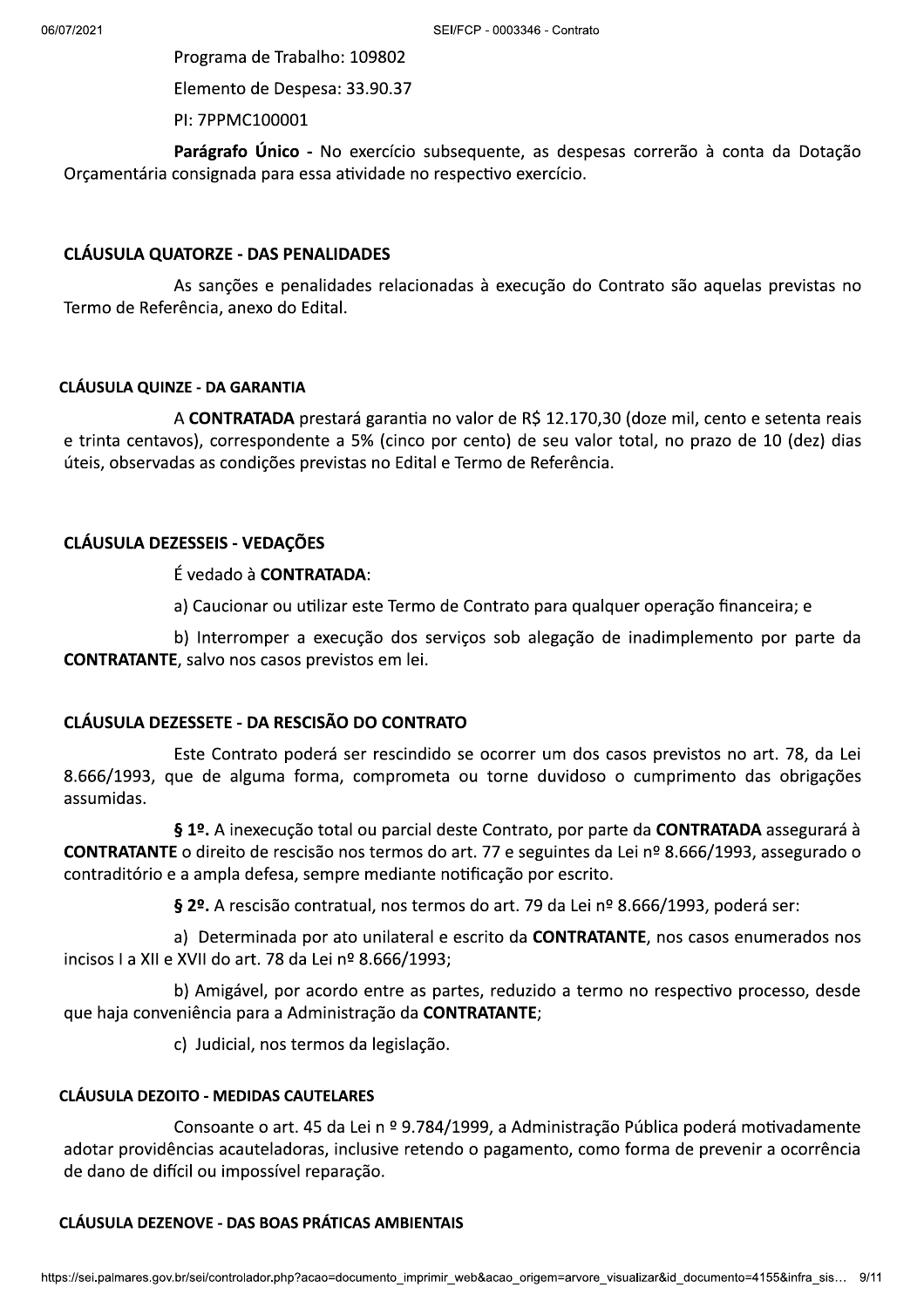SEI/FCP - 0003346 - Contrato

A CONTRATADA deverá se preocupar com as questões do meio ambiente, utilizando metodologias e procedimentos que visam a sustentabilidade, buscando alternativas tecnológicas mais limpas, matérias primas atóxicas e produtos biodegradáveis, conforme ABNT NBR 15448-1 e 15448-2, economizando energia, água, assim como separar seletivamente os resíduos oriundos da prestação dos serviços, com a finalidade de reduzir o impacto e a degradação do ambiente.

Parágrafo único. A CONTRATADA deverá realizar a separação dos resíduos recicláveis oriundos da prestação dos servicos em parceria com a **CONTRATANTE**, observados os dispositivos legais e adotar práticas de sustentabilidade ambiental, conforme prevê a IN nº 01/2010 e legislação correlatas, naquilo que couber, e ainda:

a) Cumprir as Normas Brasileiras - NBR publicadas pela Associação Brasileira de Normas Técnicas sobre resíduos sólidos;

b) Cumprir diretrizes relativas à gestão integrada e ao gerenciamento de resíduos sólidos, obedecendo aos parâmetros estabelecidos pela Lei nº 12.305/2010;

c) Fornecer aos empregados os equipamentos de segurança que se fizerem necessários, para a execução dos servicos;

d) Fazer o replantio sempre que necessário;

e) Preservar áreas verdes do Sítio Histórico;

f) Adotar atitudes voltadas para o consumo controlado de água, evitando ao máximo o desperdício; e

g) Adotar medidas que visem a não poluição dos recursos hídricos.

# **CLÁUSULA VINTE - DA PUBLICAÇÃO**

A publicação resumida deste Instrumento, no Diário Oficial da União, será providenciada pela CONTRATANTE, até o quinto dia útil do mês seguinte ao de sua assinatura, para ocorrer no prazo de 20 (vinte) dias daquela data, correndo a despesa por conta da CONTRATANTE.

# **CLÁUSULA VINTE E UM - DO FORO**

É competente o foro da Justiça Federal da Seção Judiciária de Brasília/DF, para dirimir quaisquer questões oriundas deste Contrato.

E, por estarem assim justas e acertadas, firmam o presente Contrato, sem rasuras ou emendas, o qual depois de lido e achado conforme vai assinado eletronicamente pelas partes.

(assinatura eletrônica)

Erivaldo Oliveira da Silva

Pela CONTRATANTE

(assinatura eletrônica)

Rafael Costa Viana

Pela CONTRATADA



Documento assinado eletronicamente por RAFAEL COSTA VIANA, Usuário Externo, em 01/11/2017, às 16:13, conforme horário oficial de Brasília, com fundamento no art. 6º, § 1º, do Decreto nº 8.539, de 8 de outubro de 2015.



Documento assinado eletronicamente por Erivaldo Oliveira da Silva, Presidente, em 03/11/2017, às 16:41, conforme horário oficial de Brasília, com fundamento no art. 6º, § 1º, do Decreto nº 8.539, de 8 de outubro de 2015.